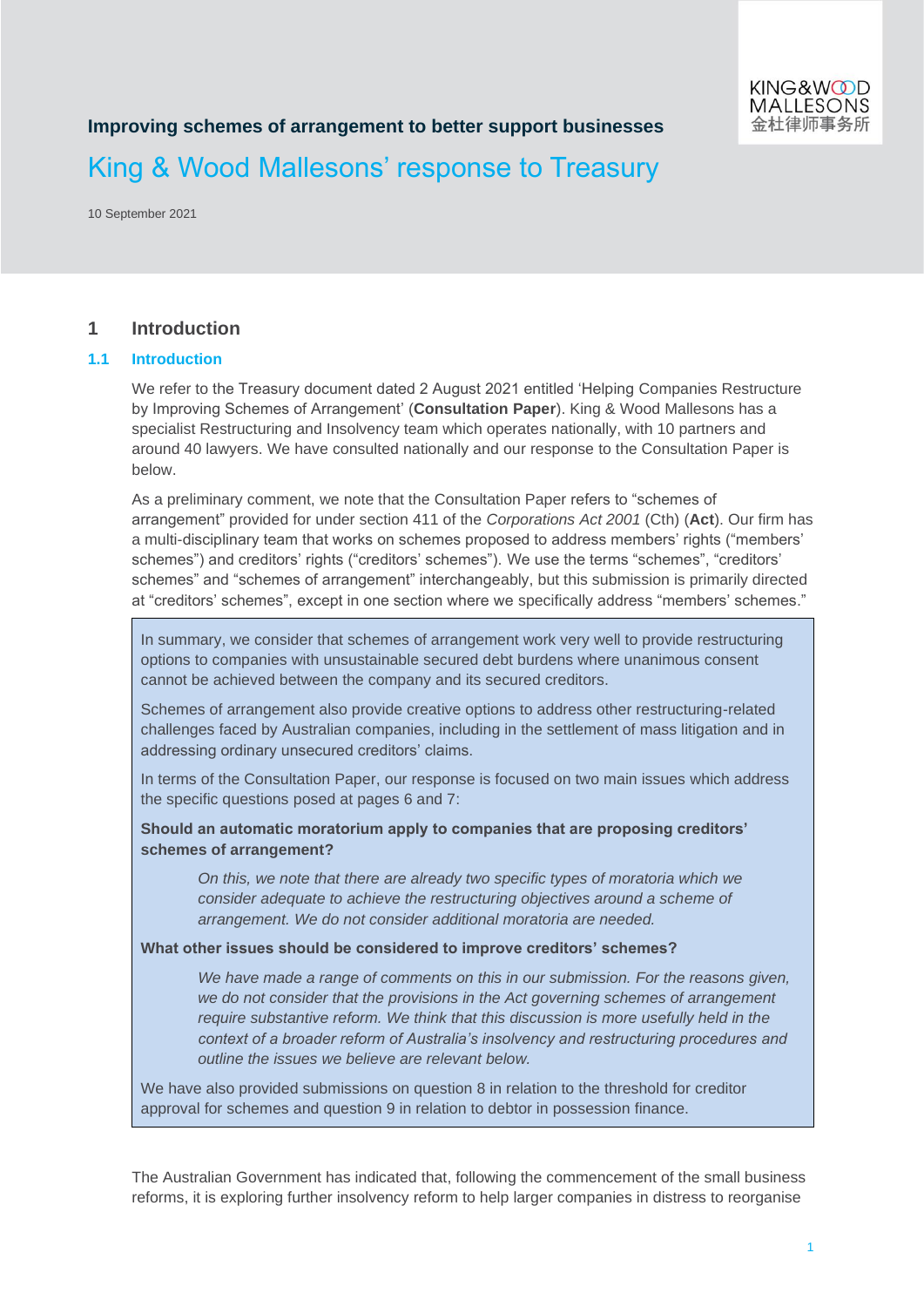and survive while reducing the regulatory burden for business. In this context, creditors' schemes of arrangement (or **schemes**) conducted under Part 5.1 of the *Corporations Act 2001* (Cth) (**the Act**), have been identified by the Government as one area for improvement.

Specifically, as a scheme can be used to achieve a restructured solvent outcome and does not involve the removal of the board from management and control or the appointment of administrators or liquidators, the impact of the process is less disruptive than voluntary administration and potentially less damaging to the reputation of the company and its directors.

It appears from the questions that are asked in the Consultation Paper that the Government is considering introducing certain features of the United Kingdom's new Restructuring Plan process and also certain features of Singapore's *Insolvency, Restructuring and Dissolution Act 2018* (**IRDA**) and the United States' Chapter 11 process. Therefore, it appears that what is under consideration by the Government in relation to this consultation process for schemes of arrangement is, in essence, the introduction of a debtor in possession (or **DIP**) regime into Australian insolvency law.

In our submission:

- (a) such a radical change to Australia's insolvency reform should be undertaken by way of a comprehensive review of Australia's insolvency laws along the lines of Australian Law Reform Commission, General Insolvency Inquiry, Report No 45 (1988) (the **Harmer Report**);
- (b) schemes of arrangement serve an important function and are not an appropriate vehicle for such a reform in isolation; and
- (c) there are several features of Australia's insolvency laws that should be considered for reform including in respect of some of the questions asked in the Consultation Paper.

## **2 A holistic approach to insolvency law reform**

The Harmer Report, which was published in 1988 after a five-year inquiry and finally became law in 1993 (after some government refinements), is the last comprehensive examination of all aspects of the law and practice relating to insolvency of both individuals and companies. The bankruptcy laws had been last reviewed 25 years earlier by the Clyne Report which led to the introduction of Part X of the *Bankruptcy Act 1966* (Cth).

The Harmer Report was the first review of corporate insolvency law and did not see any overriding need to unify the law relating to individual and corporate insolvency. Given increasing acceptance of business failure, the Harmer Report led to the introduction of voluntary administrations designed to encourage a more swift, uncomplicated, inexpensive, flexible and constructive approach to corporate insolvency with the focus on saving a business and jobs. The need for the Harmer Report arose out of the shortcomings with the law and procedure as a result of significant economic and social changes such as the extraordinary increase in the use of credit since the Clyne Report which led to an increase in the number of insolvencies. In addressing those shortcomings, regard was had to the fundamental purpose of providing a fair and orderly insolvency process by reference to overseas developments. Although the Harmer Report did not lead to the introduction of a United States-style Chapter 11 process, it was highly critical of what was described as the cumbersome, slow and costly scheme of arrangement procedures which were infrequently used and unsuited to the average company in financial difficulty.

The years since the Harmer Report have seen many "ad hoc" changes to the law, most recently in response to COVID-19. As well amending the law, of course, governments have responded to COVID-19 by providing financial support to businesses. Along with the economic distortions caused by COVID-19, the overall result is a business/insolvency landscape in Australia - and the rest of the world - that is unprecedented in the 21<sup>st</sup> Century. After more than 30 years since the Harmer Report, it is submitted that the same reasons for the Harmer Report mean that the time has come for another comprehensive review rather than continued piecemeal reforms targeted at perceived shortcomings with unintended consequences.

We submit that an exclusive focus on schemes of arrangement misconceives: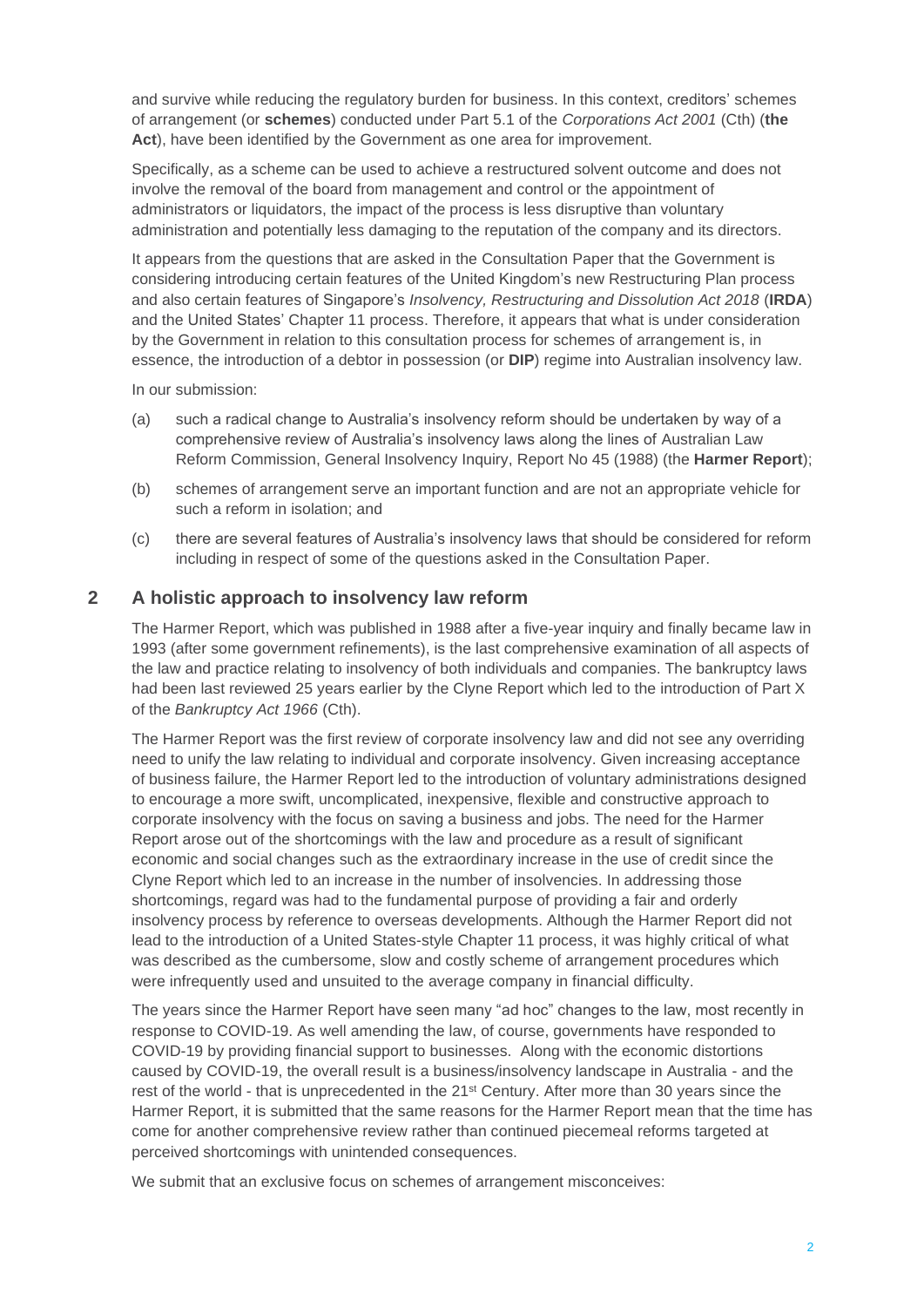- the fact that creditors' schemes of arrangement in Australia already operate clearly and effectively to balance debtor and creditor rights based on extremely well-established and understood common law developed over centuries with no meaningful legislative change;
- the importance of the procedural alignment between the Australian and English scheme of arrangement systems, which enables the respective use of Australian and English authorities in the development of that common law, a practice which has continued successfully for many decades and promotes flexibility in the use of creditors' schemes in Australia;
- further, given their inherent cost of preparation and implementation, creditors' schemes of arrangement are exclusively used by large corporations to address highly specific restructuring purposes, in recent years related mostly to the conversion of secured syndicated debt into equity without unanimous consent – that function remains vitally important to the Australian restructuring system, but does not have a particularly wide application to businesses in the Australian economy;
- creditors' schemes of arrangement do have potential uses outside the restructuring of secured syndicated debt, and have been used to implement wide-ranging settlements of prospective litigation (eg, *Opes Prime*) and to compromise wider classes of creditors (eg, Ovato) which demonstrates that they can be adapted for those purposes – however, those situations remain confined to large corporations, again with highly specific restructuring purposes; and
- the fact that there are demonstrable gaps in the Australian restructuring system which could better be served by legislating new restructuring procedures including adopting those successfully legislated and implemented recently during the COVID-19 era in England – rather than meddling with the well-established creditors' scheme of arrangement procedure, which our English brethren wisely did not do.

We consider that a more comprehensive review should consider how the Australian insolvency and restructuring system should operate given important learnings from the COVID-19 era. Even if there were no COVID-19, the Australian insolvency rules are long overdue for a major overhaul. The world of insolvency and finance has moved on a lot in the 30 years since the Harmer Report. Today, there is a strong emphasis on saving companies from threatened insolvency by restructuring them, rather than winding up.

Such a review ought to consider the important questions which are the subject of this consultation paper, namely whether any moratorium protections are required outside of those which are available during the voluntary administration process, whether reforms are required to facilitate rescue financing and whether any additional cross-class cram down mechanisms are required to prevent out of the money creditors undermining a restructure.

However, there are important other issues to consider. Numerous recent high-profile appeal cases questioning well entrenched fundamental insolvency principles (such as the peak indebtedness rule, set offs and trusts to name a few) highlight the current legal uncertainty. The abolition of ownership and floating charge concepts following the *Personal Property Securities Act 2009* and the introduction of the Fair Entitlement Guarantee (**FEG**), Australian Taxation Office director penalty notices, trading of distressed debts / liquidator actions, safe harbour and ipso facto has only added to the complexity. This has led to innovated practices to avoid the legislative intentions such as the 'prepacked phoenix', section 440B consents, featherweight / springing securities, holding deeds of company arrangement, artificial value breaks and entrenched pre-voluntary administration second creditors' meeting funding and sales. As a result, the scale seems to have tipped too far with the more liberal system now open to abuse with associated loss of stakeholder confidence. If we do not commence such a review during the current high priority economic time it may be at least another 10 years before we see any comprehensive reforms given the experiences with the Harmer Report. Finally, we note that the recent reforms to the United Kingdom's insolvency law introduced in June 2020 as a response to the COVID-19 pandemic, including the introduction of the new flexible court supervised restructuring tool that is the Restructuring Plan, had long been planned and consulted upon prior to their introduction. Australia should adopt the same approach to any significant reforms.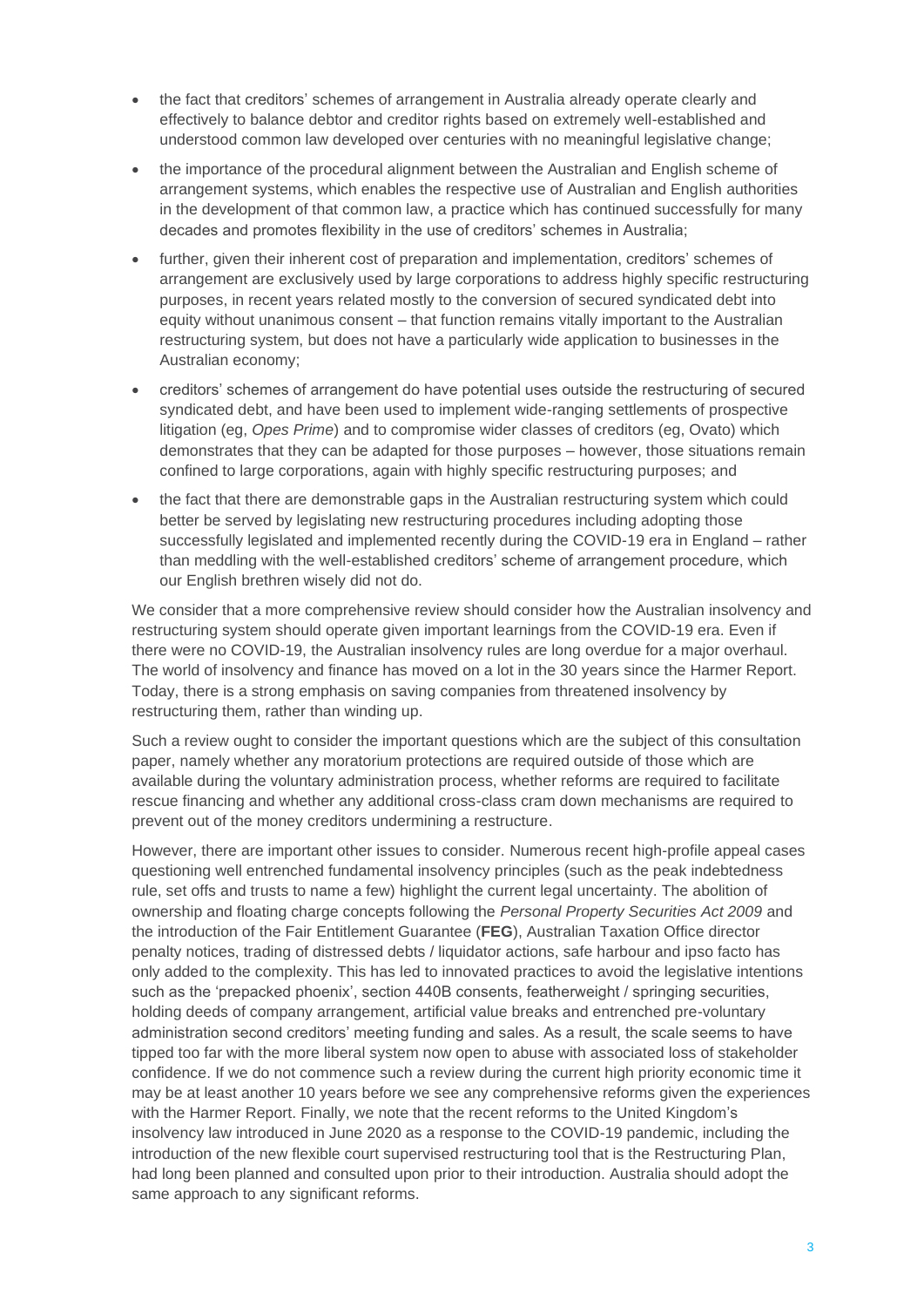It is submitted that such a review should consider the interests of creditors, shareholders, employees, customers/clients, directors of companies and even the interests of society.

## **3 A look at schemes of arrangement**

The Consultation Paper observes that schemes are not often used in Australia relative to other insolvency processes and reference is made to the Productivity Commission recommendations in its 2015 report, '*Business Set-Up, Transfer and Closure'* that the Act be amended to create a moratorium on creditor enforcement during the formation of schemes of arrangement and that this moratorium be aligned with the approach used in voluntary administration and that the Courts be given the explicit power to lift all or part of the moratorium in circumstances where its application would lead to unjust outcomes.

While it is correct that creditors' schemes are not often used relative to voluntary administration in particular, this is, in our submission, largely due to the success of Part 5.3A of the Act and other aspects of the Act (such as personal liability of directors for insolvent trading) which direct insolvent companies towards Part 5.3A. It is also in part due to the success of consensual workouts which are frequently supported by sophisticated creditors. Indeed, the availability of the scheme of arrangement processes often looms large in creditor negotiations and assists in securing the support of holdout creditors in consensual workouts.

Finally, to focus on the statistics in relation to creditors' schemes ignores the frequent use of members' schemes of arrangement (which utilise the same provisions of the Act as creditors' schemes of arrangement) to effect change of control transactions and to otherwise restructure companies. Over the last 10 years, the use of members' schemes to effect control transactions for listed companies has grown in popularity and now represents approximately half of the control transactions undertaken in Australia over the last few years. There are several reasons for this, including when compared to the main alternative of undertaking a takeover bid under Chapter 6 of the Act, such as:

- the fact that a members' scheme provides certainty of obtaining 100% if the scheme is approved;
- flexibility to incorporate terms that may not be permitted under a takeover bid; and
- a more certain timetable.

While market participants are keen to improve the process for members' schemes, including potentially expanding the remit of the Takeovers Panel to include members' schemes (as foreshadowed by the Treasurer on 30 April 2021<sup>1</sup>), in considering whether to adopt any reforms it will be important to consider whether they could, intentionally or not, have adverse impact on members' schemes.

In our submission, schemes of arrangement are a long standing and important part of Australia's corporate and restructuring landscape and great care should be taken in considering any reforms to the scheme of arrangement provisions in isolation.

## **3.1 Overview of schemes of arrangement in Australia**

Schemes of arrangement are one of the earliest corporate restructuring tools of the common law world. The history of scheme of arrangement legislation in England (and Australia) can be traced back to sections 136 and 137 and sections 159 and 160 of the *Companies Act 1862*.

The earliest schemes were only available for companies in liquidation. This requirement was removed in the *Companies Act 1907* so that a company could make use of the scheme procedure

<sup>1</sup> The Honourable Josh Frydenberg MP, *Strengthening the Takeovers Panel* (30 Aril 2021), available at: [https://ministers.treasury.gov.au/ministers/josh-frydenberg-2018/media-releases/strengthening-takeovers-panel.](https://ministers.treasury.gov.au/ministers/josh-frydenberg-2018/media-releases/strengthening-takeovers-panel)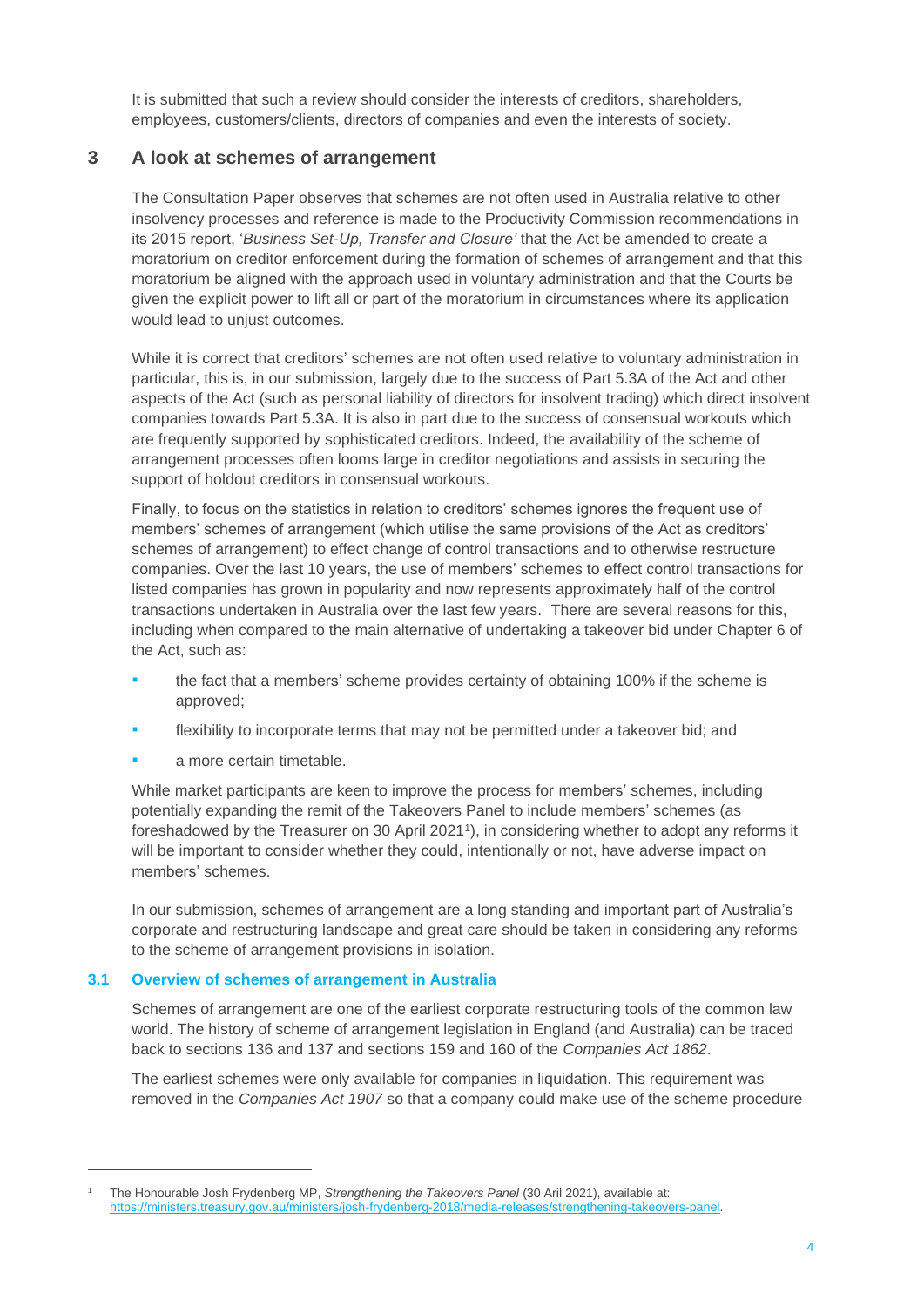while avoiding the risk of forfeiture of leases, concessions, contracts and other rights which occurred in a liquidation then and is still an issue today over 100 years later.

The modern scheme of arrangement allows a company, with the approval of its creditors or members, to effect a reconstruction of its capital, assets or liabilities through a court-approved procedure under Part 5.1 of the Act.<sup>2</sup> A scheme of arrangement requires the approval of 75% in value and 50% in number of each class of creditors (for a creditors' scheme) or each class of members (for a members' scheme) affected by the scheme and present and voting at the scheme meeting and also approval of the Court.<sup>3</sup>

The almost identical formulation of the scheme of arrangement provisions in different jurisdictions means that Courts have the benefit of global jurisprudence when considering the operation of the scheme of arrangement provisions in Australia.

Schemes of arrangement are a flexible tool to allow a compromise or arrangement to be implemented by a company with its shareholders or its creditors or any class of them.<sup>4</sup> Creditors' schemes have typically been used by companies to implement financial restructures (particularly of corporate bonds which can be difficult to restructure consensually). Examples include the Centro Properties<sup>5</sup>, Nine Entertainment<sup>6</sup> and Alinta Energy schemes. Any reforms ought to be careful not to reduce this flexibility.

Importantly, a creditors' scheme need not involve all creditors of the company as the scheme can be expressed to bind only particular classes of creditors and schemes of arrangement can take place outside of a formal insolvency appointment. For this reason, creditors' schemes are commonly used to cut out a "cancer" in an otherwise healthy company, for example to restructure specific finance arrangements and to leave the rest of the company (and its creditors) unaffected. Recently, schemes have even been used to restructure trade creditor and employee claims (e.g., the recent Ovato schemes of arrangement).<sup>7</sup>

Finally, as schemes of arrangement are effected by Court order with significant oversight of the corporate regulator, the process is transparent. The Australian Securities and Investments Commission (**ASIC**) has entrenched rights to review the terms of the schemes and make submissions, $8$  affected members and/or creditors may also make submissions as part of the Court process and the Court has a discretion whether to ultimately approve a scheme. The Courts have adopted an increasingly flexible approach in relation to creditors' schemes, for example, by permitting variations to the scheme terms after dispatch of the scheme booklet<sup>9</sup> and retrospectively extending the deadlines by which conditions precedent to the scheme had to be satisfied after those deadlines had expired<sup>10</sup>). When it comes to class composition for voting purposes, the Court's approach is to avoid being "too assiduous" in identifying different classes of creditors to avoid a dissenting creditor having a veto right in determining whether the scheme is approved.<sup>11</sup> In our experience, we have also found ASIC to be accommodative of reasonable waivers and

<sup>&</sup>lt;sup>2</sup> King & Wood Mallesons, *Australian Finance Law* (Lawbook Co., 7<sup>th</sup> edition, 2016) [27.90].

<sup>3</sup> *Corporations Act 2001* (Cth), s 411(4).

<sup>4</sup> *Fowler v Lindholm, Re Opes Prime Stockbroking Ltd* (2009) 178 FCR 563 at [67] – [68]. Refer to also the recent Tiger Resources scheme of arrangement (*Re Tiger Resources Ltd* [2019] FCA 2186 and *Re Tiger Resources Ltd* (No 2) [2020] FCA 266) in which the Court took a purposive approach and declined to unduly restrict the type of compromise that a company can propose as part of a creditors' scheme. The approach was consistent with a long line of scheme cases in both Australia and England where courts have declined to restrict "*the nature of the bargain that might be made between company and creditors*".

<sup>5</sup> *Centro Properties Ltd v PricewaterhouseCoopers* (2011) 86 ACSR 584.

<sup>6</sup> *In the matter of Nine Entertainment Group Limited (No 1)* [2012] FCA 1464; *Re Nine Entertainment Group Ltd (No 2) [2013] FCA 40; Re Atlas Iron Ltd* [2016] FCA 366.

<sup>7</sup> *Re Ovato Print Pty Ltd* [2020] NSWSC 1683 and *Re Ovato Print Pty Ltd* [2020] NSWSC 1882.

Section 411(2) of the Act provides that the Court must not make an order convening a meeting of creditors to vote on the proposed scheme unless 14 days' notice of the hearing (or such less period permitted) has been given to ASIC and the Court is satisfied ASIC has had a reasonable opportunity to examine the terms of, and make submissions to the Court in relation to, the proposed scheme and draft explanatory statement.

<sup>9</sup> *Re Tiger Resources Limited (No 2)* [2020] FCA 266.

<sup>10</sup> *Re Wollongong Coal Limited; Re Jindal Steel & Power (Australia) Pty Limited* [2020] NSWSC 614,

<sup>11</sup> *First Pacific Advisors LLC v Boart Longyear Ltd* [2017] NSWCA 116 at [78].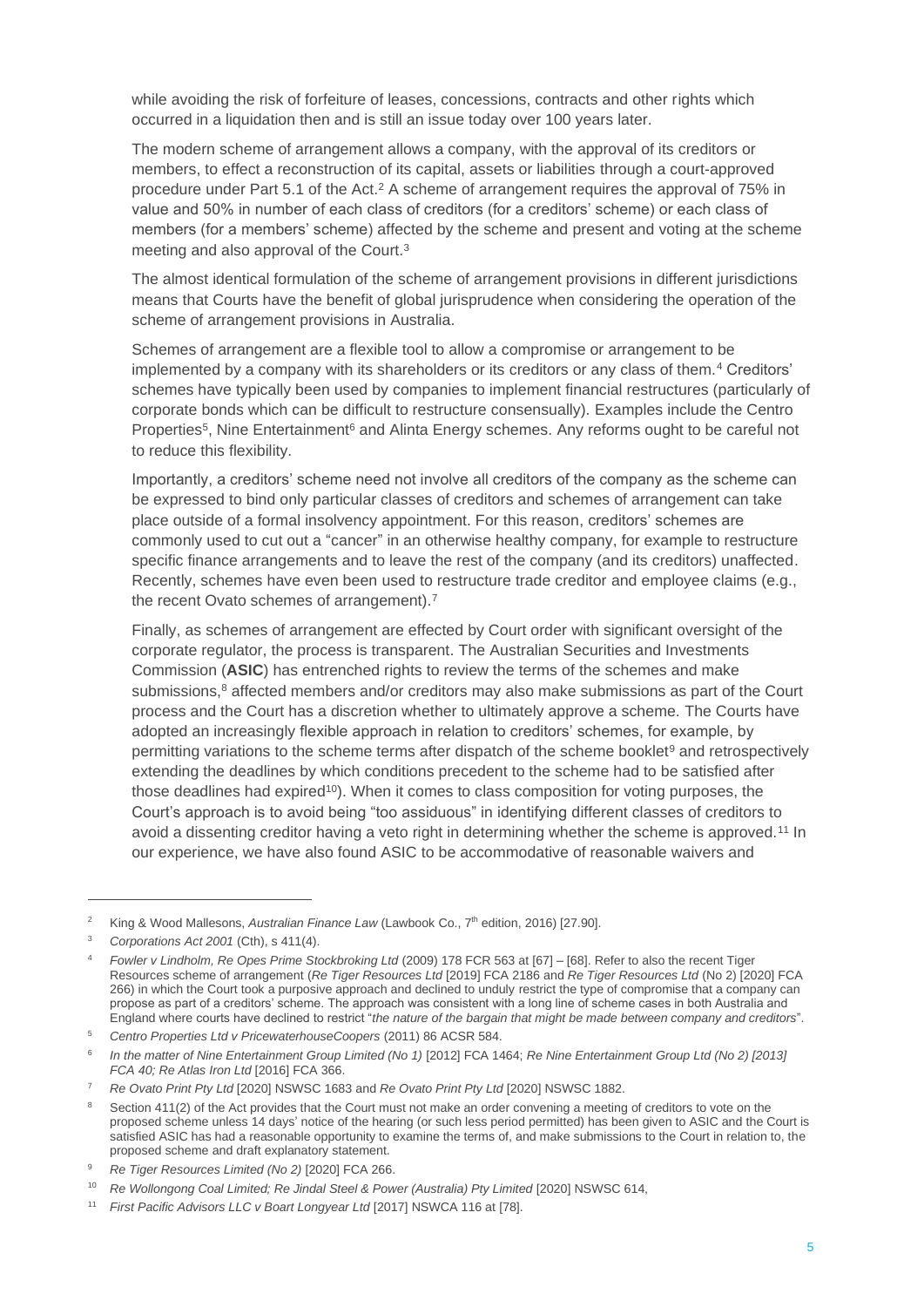consents requested to facilitate a shortened scheme approval timeline, for example abridging the 14-day review period under section 411(2)(a) of the Act.

Schemes are incredibly powerful. Specifically, they can be used:

- (i) to restructure proprietary rights (including the rights of secured creditors, landlords and other property owners and trust creditors);
- (ii) to restructure creditors' claims against third parties (e.g., guarantors, directors and officers), which makes schemes of arrangement particularly useful as a tool to settle class actions, <sup>12</sup> mass torts and corporate group restructures;
- (iii) to effect a debt for equity swap;<sup>13</sup>
- (iv) to amalgamate corporate groups;
- (v) to bypass contractual requirements (e.g., the WICET scheme);<sup>14</sup>
- (vi) to restructure secondary liabilities under a quarantee;<sup>15</sup>
- (vii) to restructure cross-border corporate groups (including foreign law governed debt) (e.g., Tiger Resources); 16
- (viii) to restructure the debts of foreign companies registered under Division 2 of Part 5B.2 of the Act;<sup>17</sup> and
- (ix) concurrently with other restructuring / insolvency processes (e.g., liquidation) such as the Opes Prime and HIH schemes of arrangement.<sup>18</sup>

For these reasons, we expect that schemes of arrangement will be an important tool to assist some companies in recovering from the COVID-19 pandemic. The consequence of hibernation and payment holidays for many companies has meant that lease or finance liabilities have continued to accrue and may be unsustainable going forward. Perhaps most relevantly, creditors' schemes can be used to restructure lease portfolios or finance arrangements while avoiding a formal insolvency process. Volatility in economic performance can also result in potential shareholder class actions which may also be proactively resolved by way of creditors' schemes to reduce the costs of litigation.

# **4 Responses to specific queries in Consultation Paper**

The Consultation Paper called for submissions on four main issues in relation to creditors' schemes: (1) Should an automatic moratorium apply from the time a company proposes a scheme of arrangement? If so, what issues should be considered? (2) Is the current threshold for creditor approval of a scheme is appropriate noting the introduction in other jurisdictions of a cross-class

<sup>12</sup> See for example *Wingecarribee Shire Council v Lehman Brothers Australia Ltd (In Liq) (No 9)* [2013] FCA 1350; *Hall v Slater and Gordon Ltd* [2018] FCA 2071. The binding effect of schemes, stay of proceedings, ipso facto stay and no requirement for insolvency also make schemes a useful tool for settling class actions. In addition, using schemes to settle class actions reduces or avoids litigation funder premiums, expedites payout and certainty and provides the opportunity for direct interaction with shareholder claimants. Schemes were used in a similar way to settle the multiple class actions brought by investors in the managed investment schemes operated by the agribusiness Great Southern group and a potential class action by shareholders of Atlas Iron.

<sup>13</sup> *Nine Entertainment Group Ltd, in the matter of Nine Entertainment Group Ltd (No 1)* [2012] FCA 1464 and *Nine Entertainment Group Ltd, in the matter of Nine Entertainment Group Ltd (No 2)* [2013] FCA 40.

<sup>14</sup> *Re Wiggins Island Coal Export Terminal Pty Ltd* [2018] NSWSC 1342; *Re Wiggins Island Coal Export Terminal Pty Ltd* [2018] NSWSC 1434 and *Wiggins Island Coal Export Terminal Pty Ltd, Re* [2019] NSWSC 831.

<sup>15</sup> *Tiger Resources Limited, in the matter of Tiger Resources Limited (No 2)* [2020] FCA 266.

<sup>&</sup>lt;sup>16</sup> See eg *Tiger Resources Limited, in the matter of Tiger Resources Limited* [2019] FCA 2186 (debts governed by English law); *Re Bulong Nickel Pty Ltd* (2003) 21 ACLC 191, *Re Glencore Nickel Pty Ltd* (2003) 44 ACSR 210, *Re BIS Finance Pty Ltd* [2017] NSWSC 1713 (debts governed by New York law).

<sup>&</sup>lt;sup>17</sup> Section 411(1) of the Act relates to a "Part 5.1 body". This includes an Australian company and a registrable body that is registered under Division 1 or 2 of Part 5B.2 of the Act (which includes a "registered foreign company").

<sup>18</sup> *Re Opes Prime Stockbroking Ltd (No 1)* [2009] FCA 813; *Re Opes Prime Stockbroking Ltd (No 2)* [2009] FCA 864; *HIH Casualty & General Insurance Ltd, Re* (2005) 215 ALR 562 and *HIH Casualty and General Insurance Ltd, Re* (2005) 56 ACSR 295.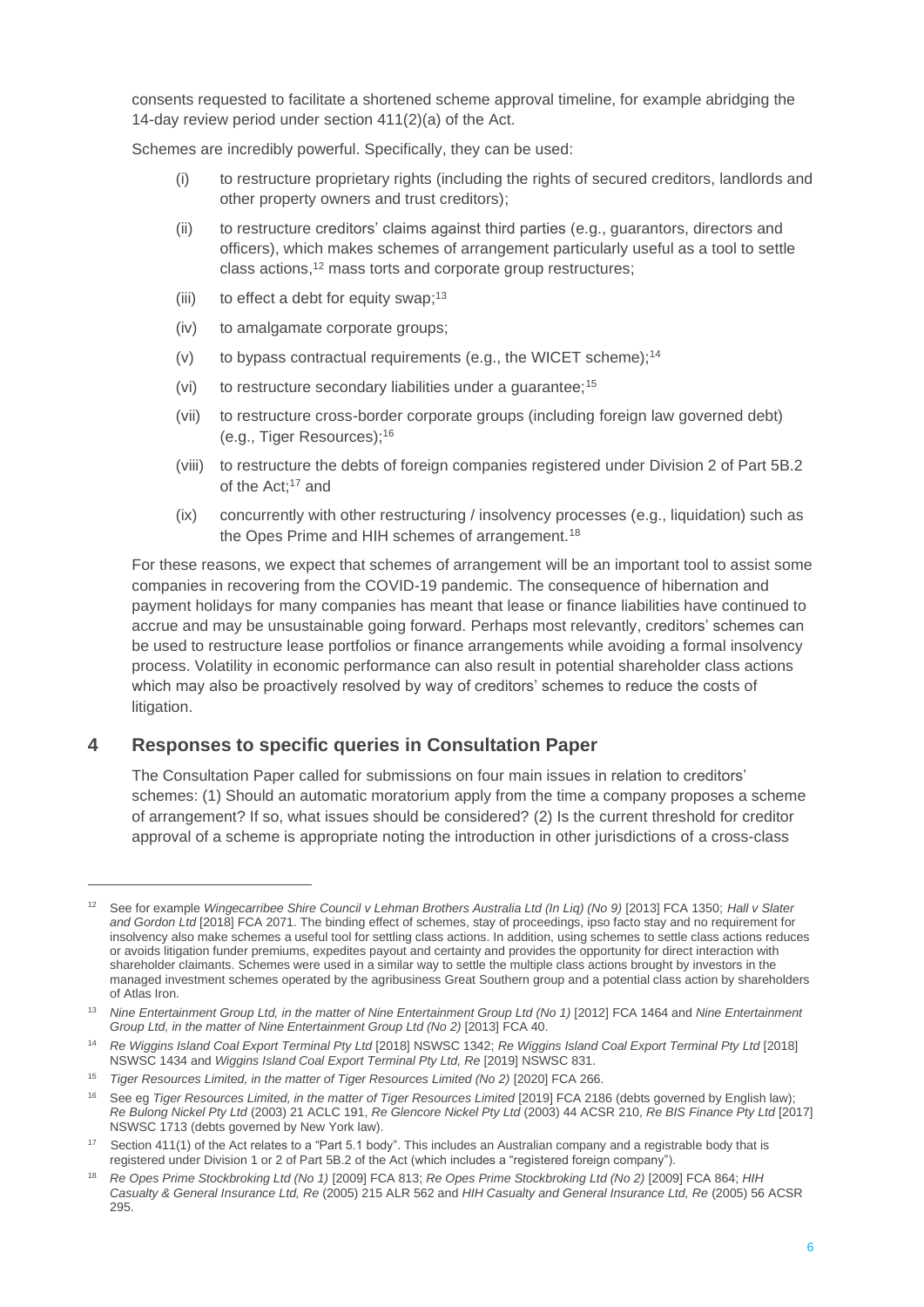cram down mechanism? (3) Should rescue or DIP funding be considered in the creditors' scheme context? (4) What other issues should be considered to improve creditors' schemes?

## **4.1 Automatic moratorium**

In our submission, an automatic moratorium is not appropriate for creditors' schemes of arrangement generally. As noted above most creditors' schemes of arrangement which have been proposed over the last 20 years have involved only limited classes of creditors and have rarely involved any compromise of trade creditor claims outside of a liquidation process. An automatic moratorium was not required in respect of those creditors' schemes and may have served to undermine creditor confidence in the companies which were the subject of those schemes which would have been counterproductive to their restructuring efforts.

There are already two important forms of moratoria which apply to companies that are proposing creditors' schemes of arrangement which serve important purposes:

First, the ipso facto regime implemented in 2018 already provides an automatic moratorium for companies proposing creditors' schemes of arrangement (refer to section 415D of the Act). This moratorium extends to the enforcement of rights under contracts which arise solely for the reason of the proposal of a creditors' scheme of arrangement which are stayed during the creditors' scheme procedure.

Second, the Court already has the power to order a moratorium where a creditors' scheme has been proposed if required (refer to section 411(16) of the Act). Under that provision, the Court has a reasonably wide discretion to make orders which are complementary to the proposal of a creditors' scheme of arrangement.

In considering amendments to the creditors' scheme procedure, we submit it is necessary for the legislature to carefully consider these existing legislative moratoria. Given its recency, the ipso facto moratorium has not been subject to any reported Court decisions. We do note that there are several exceptions and "carve outs" to the ipso facto moratoria which restrict its application. The most obvious example is the exception to enforcement by secured creditors holding a security interest over the whole or substantially the whole of the company's property. This is an endemic exception which applies throughout Australian restructuring law, which in fact was strengthened in the ipso facto reforms, which included receivership as one of the applicable procedures which benefits from ipso facto protection. We expect that it is beyond the intention of the existing reform proposal to interfere with those secured creditor rights (although we would expect them, along with the other exceptions and "carve outs" to the ipso facto moratoria enacted in 2018, to be re-visited as part of any more comprehensive reform exercise as recommended in this submission).

The section 411(16) moratorium is within the discretion of the company proposing the scheme to seek, and the Court to grant, where applicable in the circumstances of the creditors' scheme at issue. We note that this provision has been used successfully in the past to support companies seeking to restructure using the creditors' scheme procedure and has been endorsed by academic commentary with which for the purposes of this submission we broadly agree.<sup>19</sup> We submit that it is not necessary to broaden this discretionary moratorium for the purposes of better achieving the objectives of the creditors' scheme procedure. We note that in 2017, Singapore introduced amendments to the *Companies Act 1967*, that introduced several new features to the insolvency regime in Singapore, which has subsequently been incorporated into the *Insolvency, Restructuring and Dissolution Act 2018* (**IRDA**) including introduction of an automatic moratorium (for 30 days after filing of an application) (cf. 120 days under Chapter 11) for those companies who *intend* to propose a scheme,<sup>20</sup> and an application can be made for the moratorium to be worldwide (cf.

<sup>&</sup>lt;sup>19</sup> Timothy Bost, 'Smooth Sailing for Directors: Using the Safe Harbour to Restructure Insolvent Companies in Australia' (2020) 28 *Insolvency Law Journal* 69, 90.

<sup>&</sup>lt;sup>20</sup> Section 211B of the Companies Act, re-enacted as section 64 of the IRDA.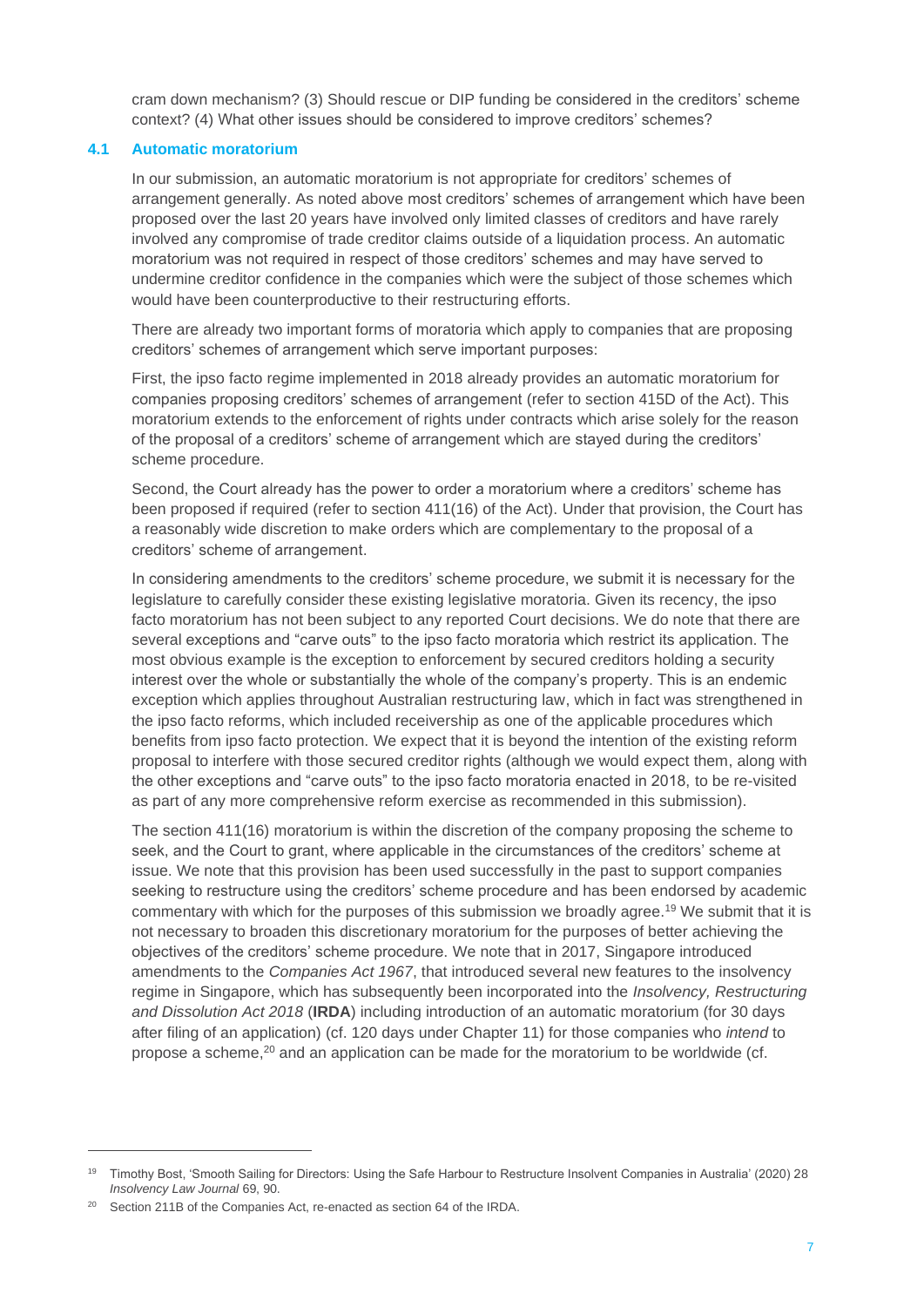automatic worldwide application under Chapter 11).<sup>21</sup> However, the scheme of arrangement plays a different role in the restructuring landscape in Singapore as compared with Australia. Schemes of arrangement have been widely used for many years and have been the favoured method of restructuring under the Companies Act (the other being judicial management and otherwise out-ofcourt consensual workout).<sup>22</sup> In contrast, in Australia, the scheme of arrangement is not an insolvency process and, in that context, the rationale for the introduction of an automatic moratorium is less clear.

In contrast to Singapore, in its recent reforms, the UK has preserved its scheme of arrangement provisions and introduced in 2020 via the *Corporate Insolvency and Governance Act 2020* (UK) (**CIGA**), two new tools to its insolvency arsenal, being a "moratorium" and a "restructuring plan". A company in the UK can now apply to the court for a 20 business day moratorium, which requires the directors to make a declaration that it is likely to become insolvent *and* an independent monitor (an insolvency practitioner) must also confirm that the moratorium would result in a rescue of the company as a going concern, following which the court can make orders for a moratorium if it is satisfied that a moratorium for the company would achieve a better result for the company's creditors as a whole than would be likely if the company were wound up. This moratorium is entirely separate from the scheme of arrangement process.

Therefore, to the extent that it is concluded that some sort of additional flexible moratorium is required in the Australian context it is submitted that there are existing moratoria which are sufficient to achieve the objectives of the creditors' scheme procedure. As part of a more comprehensive review of the ipso facto and broader Australian restructuring procedures, consideration could be given to additional moratoria. However, this should not be limited to the quite confined ambit of creditors' schemes which for the above reasons we consider are adequately served by the existing moratoria.

## **4.2 Change to current creditor voting thresholds – cross class cram down?**

In our submission, the current voting thresholds for creditors' schemes (namely 75% in value and 50% in number of each class of creditors bound by the scheme) are appropriate. The current voting thresholds for creditors' schemes have been in place since 1907, are consistent with the voting thresholds that apply in members' schemes and those that apply in the UK.

An interesting feature of Singapore scheme landscape is that a scheme may be approved by the Court despite a class of creditors not approving the proposed scheme by utilising the cross-class cramdown mechanism. A cross-class cramdown is permitted where:

- (i) a majority in number of the creditors to be bound by the arrangement and who were present at the relevant meeting agree to the arrangement;
- (ii) the majority in number of creditors represents 75% in the value of the creditors meant to be bound by the arrangement; and
- (iii) the court is satisfied that the arrangement does not discriminate unfairly between two or more classes of creditors and is "fair and equitable" to each dissenting class (by reference to what they would otherwise receive in a winding up).<sup>23</sup>

The advantage of the cross class cramdown is that it ensures that creditors whose economic interests are not being prejudiced by the scheme cannot hold other creditors to ransom and prevent the approval of the scheme. We also note that the exercise performed by the Court in respect of the Singaporean cross class cramdown is very similar to that performed by the

<sup>21</sup> Section 211B(5) of the Companies Act, re-enacted as section 64(5) of the IRDA. For a fuller discussion of the extraterritorial application of Singapore's debtor-in-possession regime, see White & Case Alert, ['Recent Singapore Case Highlights](https://www.whitecase.com/publications/alert/recent-singapore-case-highlights-considerations-relating-worldwide-moratorium)  [Considerations Relating to Worldwide Moratorium'](https://www.whitecase.com/publications/alert/recent-singapore-case-highlights-considerations-relating-worldwide-moratorium) (15 April 2019).

<sup>&</sup>lt;sup>22</sup> Wai Yee Wan, Casey Watters and Gerard McCormack, 'Schemes of Arrangement in Singapore: Empirical and Comparative Analyses' (2020) *American Bankruptcy Law Journal* (forthcoming).

<sup>&</sup>lt;sup>23</sup> Section 211H(3) of the Companies Act, re-enacted as section 70(3) of the IRDA.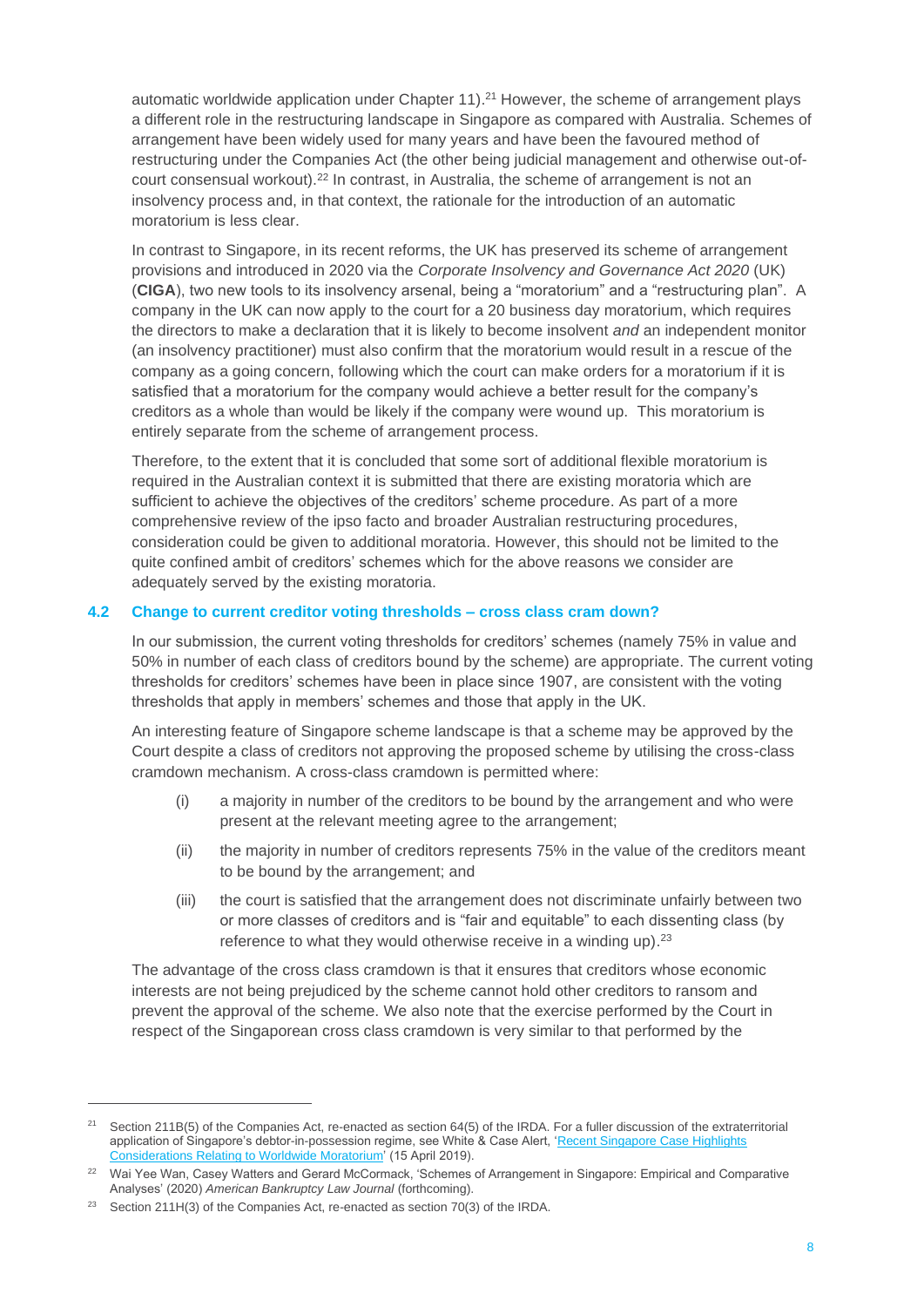Australian Courts in respect of applications pursuant to section 444GA for Court approval in respect of the transfer of shares as part of a deed of company arrangement.

A cross-class cramdown is also now a feature of the UK's new Restructuring Plan regime. Under a restructuring plan, both secured and unsecured creditors are bound, dissenting classes can be crammed down (with a 75% threshold and court approval), and shareholder/member rights (such as rights of pre-emption etc) can be compromised by the court. This new regime was successfully used by Virgin Atlantic to restructure its debts in response to the disruption caused by the COVID-19 pandemic (although a cross-class cramdown was not required on that occasion).<sup>24</sup> Since then however, the Court has exercised its discretion to sanction a restructuring plan utilising a crossclass cram down.<sup>25</sup>

It is less clear that a cross class cramdown is required in relation to Australian schemes of arrangement owing to the pragmatic approach adopted by the Australian courts in avoiding the creation of additional classes of creditors (refer to [3] above). The consequence of this approach is that most creditors' schemes of arrangement in Australia have very few classes of creditors. Further, cross class cramdown is already permitted in creditors' schemes of arrangement in respect of shareholders' claims (including shareholder class actions) by reason of the operation of section 411(5A) of the Act.<sup>26</sup>

It should also be noted that a type of cross class cramdown is already available in Australia pursuant to Part 5.3A in that all creditors of a company vote together as one class in respect of any proposed deed of company arrangement. While secured creditors and property owners are traditionally not bound by deeds of company arrangement without their consent, this position can be altered by the Court pursuant to sections 444F or 447A of the Act or by way of an extension of the Part 5.3A moratorium (refer to the extensive orders made by the Federal Court of Australia to support the restructure of the Virgin Airlines group).<sup>27</sup>

In light of these matters, further consideration should be given to whether a cross-class cramdown is required in Australia and what form that should take (ie. modification to creditors' schemes of arrangement provisions, introduction of a new regime akin to the UK restructuring plan or modifications to Part 5.3A). However, it is important to give careful consideration before implementing any such reform which has the potential to impact on availability of finance and to cut across important proprietary and security rights.

#### **4.3 DIP funding**

It is submitted that the availability of rescue financing is important to many operational and financial restructures and that this is a matter which ought to be a focus of reform efforts.

We note that the Singaporean scheme of arrangement provisions provide for super-priority for debts incurred by the company in respect of "rescue financing" that is necessary for the survival of the company that obtains the financing of the company as a going concern, or is necessary to achieve a more advantageous realisation of the assets of a company than would be realised in a winding up: 28

There are a number of challenges associated with DIP funding during the Australian voluntary administration process. Presently, pursuant to s 443A(1)(d) of the Act, administrators are

<sup>&</sup>lt;sup>24</sup> *In the matter of Virgin Atlantic Airways Limited* [2020] EWHC 2376 (Ch).

<sup>25</sup> *Re Virgin Active Holdings Ltd & Ors* [2021] EWHC 1246 (Cth).

<sup>&</sup>lt;sup>26</sup> The 2015 Atlas Iron restructure by way of a scheme of arrangement with its lenders also compromised potential shareholder claims resulting from representations made in previous capital raisings and also for any breach of continuous disclosure obligations. Since the estimated return to such claimants in a winding up of Atlas Iron was nil, the shareholder claimants were not entitled to vote on the scheme by reason of the operation of section 411(5A) of the Act.

<sup>27</sup> See, for example, *Strawbridge, in the matter of Virgin Australia Holdings Ltd (administrators appointed)* [2020] FCA 571, The full suite of orders made is available a[t https://www.fedcourt.gov.au/services/access-to-files-and-transcripts/online-files/virgin](https://www.fedcourt.gov.au/services/access-to-files-and-transcripts/online-files/virgin-australia)[australia.](https://www.fedcourt.gov.au/services/access-to-files-and-transcripts/online-files/virgin-australia)

<sup>&</sup>lt;sup>28</sup> Section 211E(9) of the Companies Act, re-enacted as section  $67(9)$  of the IRDA.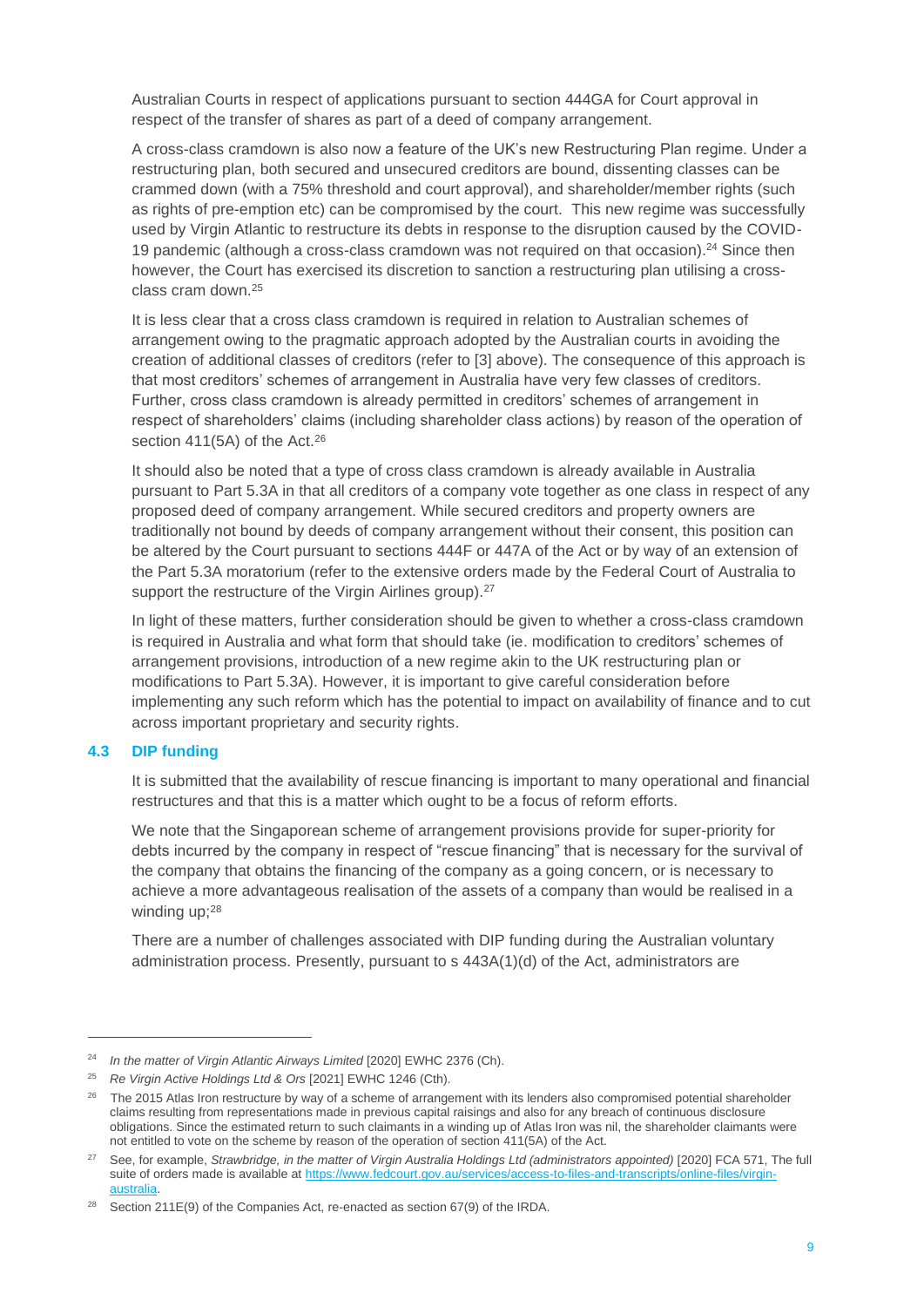personally liable for "the repayment of money borrowed". This prescription has effect "despite any agreement to the contrary" (s 443A(2)).

As a result of his unlimited liability, prior to loaning funds administrators will typically seek orders from the court limiting their liability to the assets the subject of the administrators' s 443D statutory right of indemnity.

The requirement to seek judicial relief from the default unlimited personal liability for funds borrowed, imposes not immaterial additional costs on administrators (ultimately borne by creditors) and is also an unhelpful distraction for administrators at the start of an administration, when their energies are better directed more important and value accretive tasks, including business stabilisation, value preservation, and key stakeholder management.

Due an oversight in the drafting of s 588FL of the Act, security interests created postadministration, even with the administrators' consent, automatically vest immediately upon creation (s 588FL(4)(b)). As a result, when seeking finance, administrators are required to seek orders under s 588FM extending the time for registration for the incoming financier's security interest. As with the limited recourse order referred to in the row above, this is an unnecessary distraction and cost in administrations. It is proposed that s 588FL be amended to allow administrators to consent to the creation of security interests post-administration.

Therefore, further reforms to support DIP funding should be considered more holistically and not just in the context of creditors' schemes of arrangement.

## **4.4 Any other improvements to schemes of arrangement?**

In our submission, one of the most significant barriers to the use of the scheme of arrangement provisions are the onerous procedural and evidentiary requirements of the Act which do not reflect modern commercial practice (especially during a pandemic). These other improvements that could be made to schemes of arrangement in Australia to reduce unnecessary costs and to improve efficiency include:

- Provision for electronic scheme booklets. This saves costs and has environmental benefits.
- There could be a process for a simplified scheme booklet, as there is often a significant cost associated with this part of the scheme process.
- Provision for scheme meetings to be entirely virtual (not just during the pandemic). This would save on venue hire costs.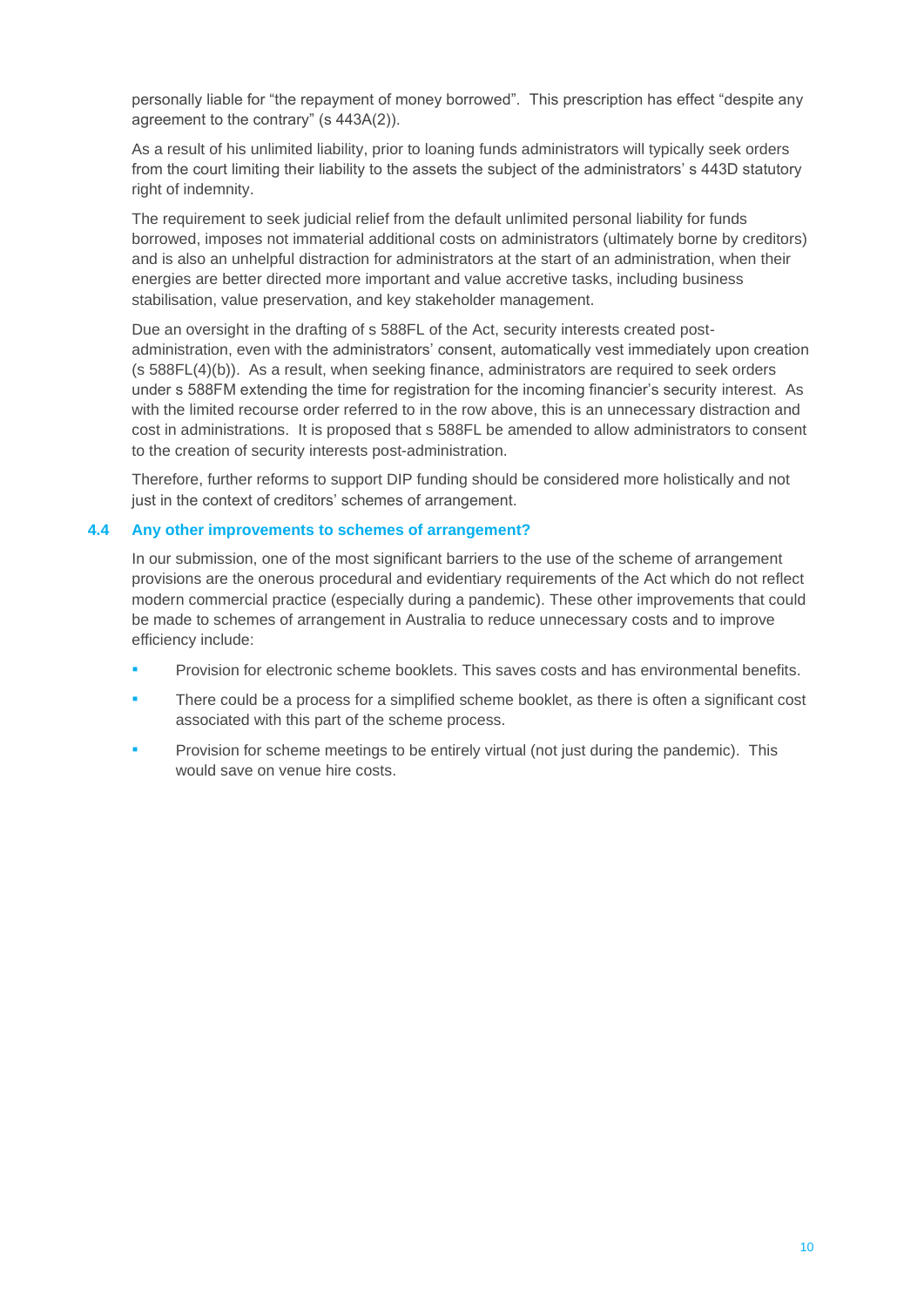## **4.5 Broader insolvency reform**

In our submission, the other aspects of Australia's insolvency regime which warrant comprehensive review and potential reform are as follows.

| <b>No</b> | <b>Potential area for reform</b>                                                                                                       | <b>Observation</b>                                                                                                                                                                                                                                                                                                                                                                                                                                                                                                                                                                                                                                                                               |
|-----------|----------------------------------------------------------------------------------------------------------------------------------------|--------------------------------------------------------------------------------------------------------------------------------------------------------------------------------------------------------------------------------------------------------------------------------------------------------------------------------------------------------------------------------------------------------------------------------------------------------------------------------------------------------------------------------------------------------------------------------------------------------------------------------------------------------------------------------------------------|
| 1.        | Persons providing finance to<br>administrators can agree to<br>limited recourse loans                                                  | Presently, pursuant to s 443A(1)(d) of the Act,<br>administrators are personally liable for "the repayment of<br>money borrowed". This prescription has effect "despite<br>any agreement to the contrary" (s 443A(2)).                                                                                                                                                                                                                                                                                                                                                                                                                                                                           |
|           |                                                                                                                                        | As a result of his unlimited liability, prior to loaning funds<br>administrators will typically seek orders from the court<br>limiting their liability to the assets the subject of the<br>administrators' s 443D statutory right of indemnity.                                                                                                                                                                                                                                                                                                                                                                                                                                                  |
|           |                                                                                                                                        | The requirement to seek judicial relief from the default<br>unlimited personal liability for funds borrowed, imposes not<br>immaterial additional costs on administrators (ultimately<br>borne by creditors) and is also an unhelpful distraction for<br>administrators at the start of an administration, when their<br>energies are better directed more important and value<br>accretive tasks, including business stabilisation, value<br>preservation, and key stakeholder management.                                                                                                                                                                                                      |
| 2.        | Administrator can consent to the<br>creation of new security<br><b>interests</b>                                                       | Due an oversight in the drafting of s 588FL of the Act,<br>security interests created post-administration, even with<br>the administrators' consent, automatically vest immediately<br>upon creation (s 588FL(4)(b)). As a result, when seeking<br>finance, administrators are required to seek orders under s<br>588FM extending the time for registration for the incoming<br>financier's security interest. As with the limited recourse<br>order referred to in the row above, this is an unnecessary<br>distraction and cost in administrations. It is proposed that s<br>588FL be amended to allow administrators to consent to<br>the creation of security interests post-administration. |
| 3.        | For larger administrations, time<br>for holding second meeting of<br>creditors be extended to 3<br>months from the appointment<br>date | Administrators have just 20 business days (or 25 if<br>Christmas holidays or Easter intervene) to convene the<br>second meeting of creditors. The meeting is then required<br>to be held within five business days of being convened. In<br>larger and more complex administrations, it is inevitable<br>that extensions are sought to the time for convening the<br>second meeting. These applications are invariably granted<br>by the courts.                                                                                                                                                                                                                                                 |
|           |                                                                                                                                        | In view of this, it is proposed that in the case of companies<br>whose debts exceed AUD\$10m or which have more than<br>100 creditors, the time for holding the second meeting of<br>creditors be extended to 3 months from the appointment<br>date of administrators. Whether a company satisfies this<br>test would be determined by the administrators based on<br>their review of the company's books and records and<br>consideration of proofs of debts received from creditors.                                                                                                                                                                                                           |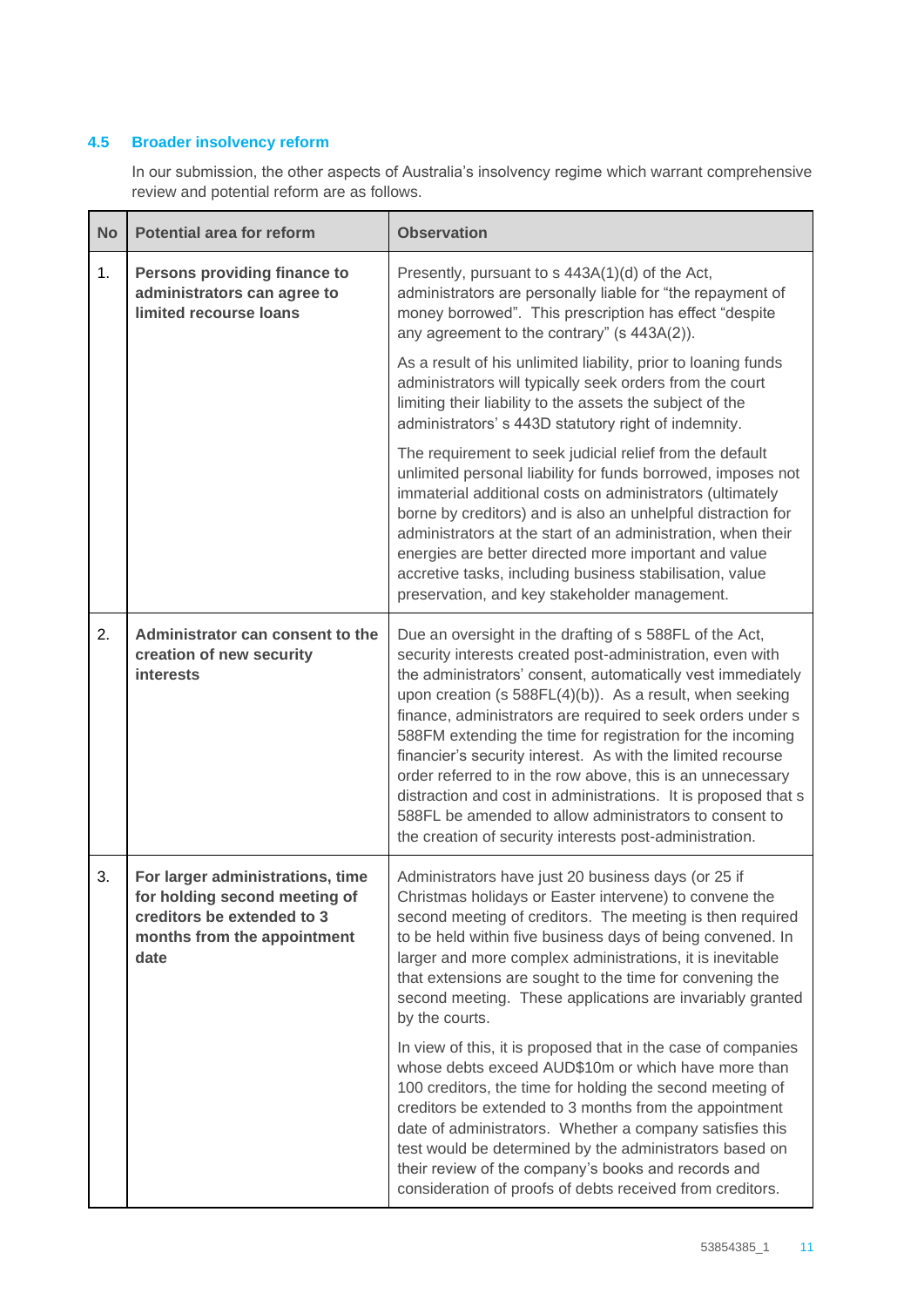|    |                                                                              | Administrators who required additional time could<br>approach the court for appropriate orders further extending<br>the convening period.                                                                                                                                                                                                                                                                                                                                                                                                                                                                           |
|----|------------------------------------------------------------------------------|---------------------------------------------------------------------------------------------------------------------------------------------------------------------------------------------------------------------------------------------------------------------------------------------------------------------------------------------------------------------------------------------------------------------------------------------------------------------------------------------------------------------------------------------------------------------------------------------------------------------|
| 4. | Ability to hold creditors'<br>meetings at any time                           | Section 439A(2) of the Act currently requires that creditors'<br>meetings be held "within 5 business days before, or within<br>5 business days after, the end of the convening<br>period". This limitation on the power of administrators to<br>hold the second meetings of creditors at a time of their<br>choosing is unnecessary and in our experience is regularly<br>removed by courts when granting extensions of the<br>convening period.                                                                                                                                                                    |
|    |                                                                              | It is proposed that administrators be permitted to hold<br>second meetings at any time during the administration, or<br>within 5 business days of the conclusion of the<br>administration (noting that administrators are required to<br>provide creditors with at least 5 business days' notice: rule<br>75-225 Insolvency Practice Rules (Corporations) 2016<br>$(Cth)$ ).                                                                                                                                                                                                                                        |
| 5. | DOCA gets ipso facto protection                                              | Ipso facto protection is extended by the Act to<br>administrations, but not deeds of company arrangement<br>(DOCAs). This oversight means that a fresh and<br>unconstrained termination right arises from the execution<br>of a DOCA, providing contractual counterparties of a<br>company in administration with considerable leverage,<br>even if the company is otherwise fully compliant with the<br>terms of the contract. This in turn can complicate<br>restructuring efforts, particularly where the contract in<br>question is a key source of revenue.                                                    |
|    |                                                                              | Given that a fundamental purpose of the ipso facto reforms<br>was to assist the restructure of companies, this is a<br>material oversight and should be remedied and ipso facto<br>protection extended to rights triggered by reason of the<br>execution of a DOCA.                                                                                                                                                                                                                                                                                                                                                 |
| 6. | Clear laws against DOCA 'vote-<br>buying' by preferring certain<br>creditors | In our experience, there is a growing trend of DOCAs<br>discriminating against particular creditors or classes of<br>creditors. While this may be acceptable in certain limited<br>circumstances (e.g., ongoing business-critical suppliers<br>receiving a superior outcome), it appears to be increasingly<br>used to entice creditors with smaller claims (e.g., under<br>\$10,000) to vote in favour of the DOCA proposal in order to<br>secure the requisite 50% of votes by number (with<br>approval of the DOCA proposal then assured either via<br>related party votes or the administrator's casting vote). |
|    |                                                                              | It is proposed that the Act be amended to expressly<br>prohibit discrimination between unsecured creditors absent<br>the administrators being satisfied that there was a clear<br>commercial benefit to the company (e.g., securing ongoing<br>supply from a business-critical supplier). Further, this<br>benefit would need to be expressly disclosed by the<br>administrators to creditors in the creditors' report.                                                                                                                                                                                             |